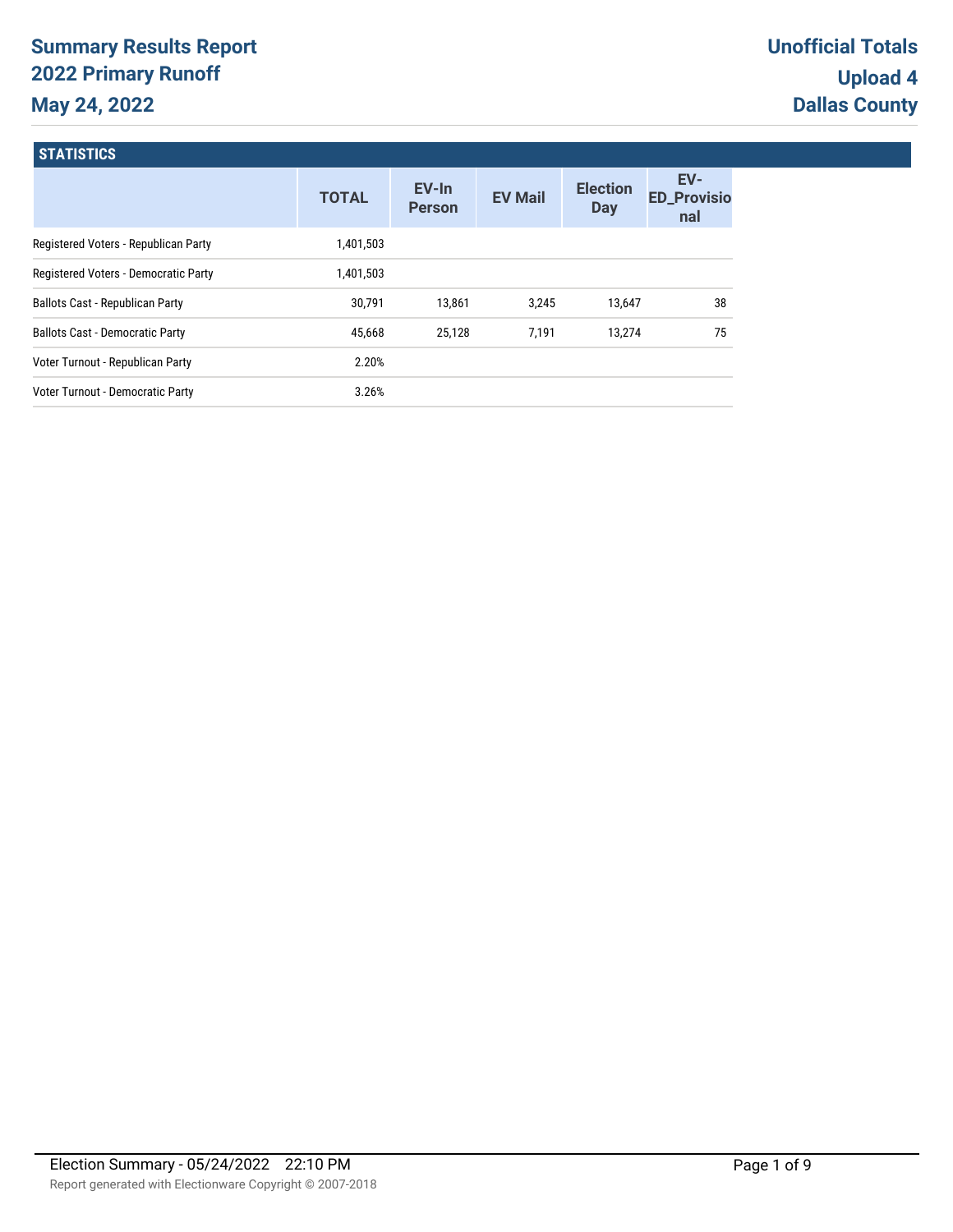# **REP Rep U.S. Congressional Dist 30 Rep Dist 30**

Vote For 1

|                          | <b>TOTAL</b> | VOTE %  | EV-In<br>Person | <b>EV Mail</b> | <b>Election</b><br><b>Day</b> | EV-<br>ED_Provisio<br>nal |
|--------------------------|--------------|---------|-----------------|----------------|-------------------------------|---------------------------|
| James " J. Frank" Harris | 1,222        | 39.90%  | 698             | 62             | 459                           | 3                         |
| James Rodgers            | 1,841        | 60.10%  | 1.064           | 185            | 589                           | 3                         |
| <b>Total Votes Cast</b>  | 3,063        | 100.00% | 1,762           | 247            | 1,048                         | b                         |

### **REP Rep U.S. Congressional Dist 32 Rep Dist 32**

Vote For 1

|                         | <b>TOTAL</b> | VOTE %  | EV-In<br>Person | <b>EV Mail</b> | <b>Election</b><br><b>Day</b> | EV-<br><b>ED_Provisio</b><br>nal |
|-------------------------|--------------|---------|-----------------|----------------|-------------------------------|----------------------------------|
| Antonio Swad            | 3,925        | 56.52%  | 1,988           | 370            | 1,565                         |                                  |
| Justin Webb             | 3,019        | 43.48%  | 1,378           | 316            | 1,322                         | 3                                |
| <b>Total Votes Cast</b> | 6,944        | 100.00% | 3,366           | 686            | 2,887                         |                                  |

# **REP Rep Attorney General Rep County Wide**

Vote For 1

|                         | <b>TOTAL</b> | VOTE %  | EV-In<br><b>Person</b> | <b>EV Mail</b> | <b>Election</b><br><b>Day</b> | EV-<br><b>ED_Provisio</b><br>nal |
|-------------------------|--------------|---------|------------------------|----------------|-------------------------------|----------------------------------|
| Ken Paxton              | 16,220       | 52.91%  | 7,495                  | 1,422          | 7,293                         | 10                               |
| George P. Bush          | 14,437       | 47.09%  | 6,307                  | 1,805          | 6,297                         | 28                               |
| <b>Total Votes Cast</b> | 30,657       | 100.00% | 13,802                 | 3,227          | 13,590                        | 38                               |

#### **REP Rep Commissioner of the General Land Office Rep County Wide**

|                         | <b>TOTAL</b> | <b>VOTE %</b> | EV-In<br><b>Person</b> | <b>EV Mail</b> | <b>Election</b><br><b>Day</b> | EV-<br><b>ED_Provisio</b><br>nal |
|-------------------------|--------------|---------------|------------------------|----------------|-------------------------------|----------------------------------|
| <b>Tim Westley</b>      | 8,819        | 31.33%        | 3,651                  | 1,137          | 4,016                         | 15                               |
| Dawn Buckingham         | 19,331       | 68.67%        | 9,267                  | 1,806          | 8,239                         | 19                               |
| <b>Total Votes Cast</b> | 28,150       | 100.00%       | 12,918                 | 2,943          | 12,255                        | 34                               |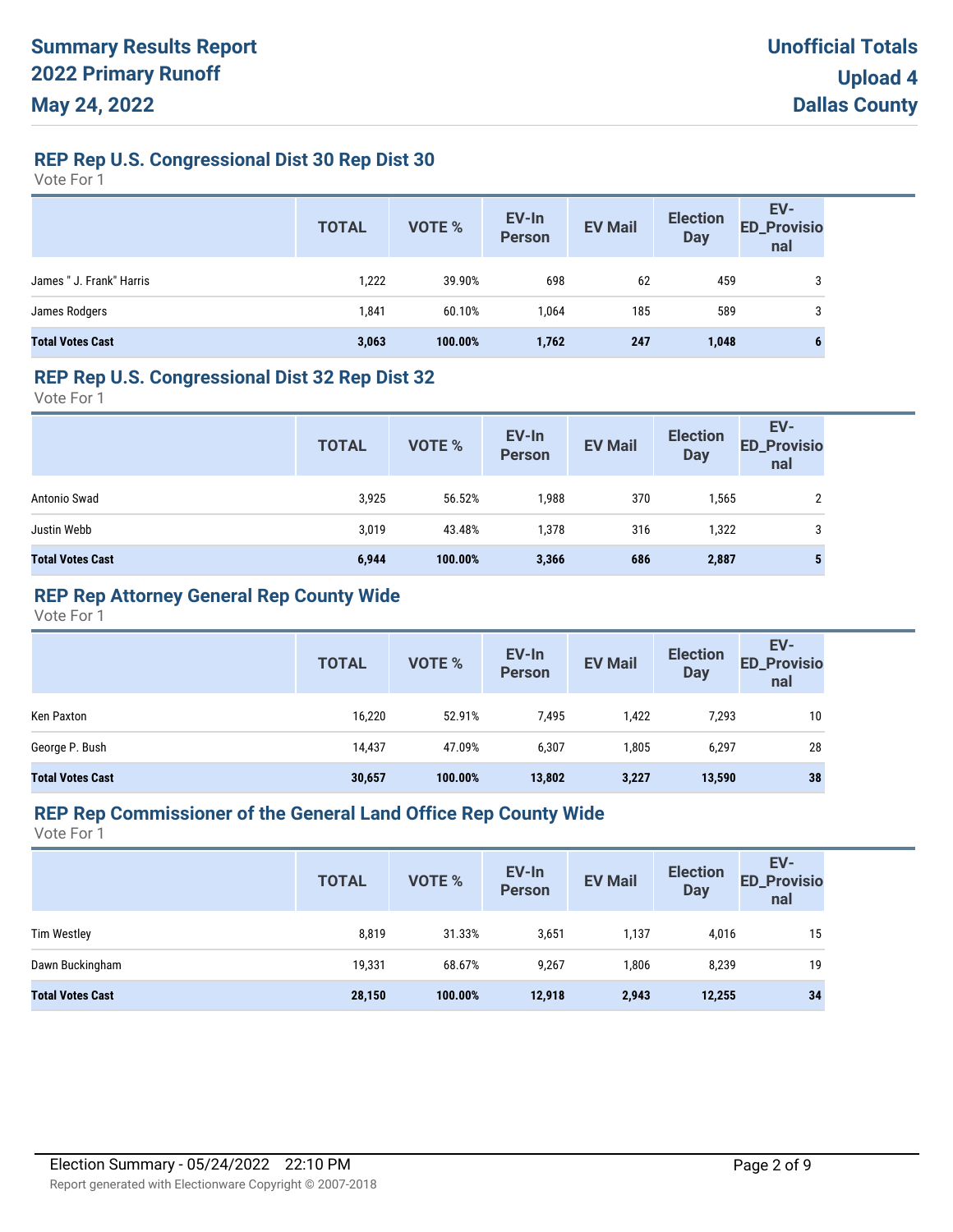# **REP Rep Railroad Commissioner Rep County Wide**

Vote For 1

|                         | <b>TOTAL</b> | VOTE %  | EV-In<br>Person | <b>EV Mail</b> | <b>Election</b><br><b>Day</b> | EV-<br>ED_Provisio<br>nal |
|-------------------------|--------------|---------|-----------------|----------------|-------------------------------|---------------------------|
| Wayne Christian         | 15,850       | 54.75%  | 7,118           | 1,975          | 6,747                         | 10                        |
| Sarah Stogner           | 13,101       | 45.25%  | 6,110           | 1,015          | 5,951                         | 25                        |
| <b>Total Votes Cast</b> | 28,951       | 100.00% | 13,228          | 2,990          | 12,698                        | 35                        |

#### **REP Rep Member, State Board of Education, Dist 13 Rep District 13**

Vote For 1

|                         | <b>TOTAL</b> | VOTE %  | EV-In<br>Person | <b>EV Mail</b> | <b>Election</b><br><b>Day</b> | EV-<br><b>ED_Provisio</b><br>nal |
|-------------------------|--------------|---------|-----------------|----------------|-------------------------------|----------------------------------|
| Kathryn Monette         | 4,198        | 67.01%  | 2.126           | 303            | 1,765                         | 4                                |
| A. Denise Russell       | 2,067        | 32.99%  | 1,032           | 141            | 892                           | 2                                |
| <b>Total Votes Cast</b> | 6,265        | 100.00% | 3,158           | 444            | 2,657                         | 6                                |

### **REP Precinct Chair, Precinct 2099 Precinct 2099**

Vote For 1

|                         | <b>TOTAL</b> | VOTE %  | EV-In<br>Person | <b>EV Mail</b> | <b>Election</b><br>Day | EV-<br>ED_Provisio<br>nal |
|-------------------------|--------------|---------|-----------------|----------------|------------------------|---------------------------|
| <b>Bo Richardson</b>    | 53           | 69.74%  | 25              | 2              | 25                     |                           |
| Rudy Oeftering          | 23           | 30.26%  |                 |                | 13                     |                           |
| <b>Total Votes Cast</b> | 76           | 100.00% | 32              | 4              | 38                     |                           |

#### **REP Precinct Chair, Precinct 3304 Precinct 3304**

|                         | <b>TOTAL</b> | VOTE %  | EV-In<br>Person | <b>EV Mail</b> | <b>Election</b><br><b>Day</b> | EV-<br><b>ED_Provisio</b><br>nal |
|-------------------------|--------------|---------|-----------------|----------------|-------------------------------|----------------------------------|
| Laura Richter           | 18           | 60.00%  | 17              |                | 0                             | 0                                |
| Mary Sue McCarty        | 12           | 40.00%  | g               | 2              |                               | 0                                |
| <b>Total Votes Cast</b> | 30           | 100.00% | 26              | 3              |                               | $\bf{0}$                         |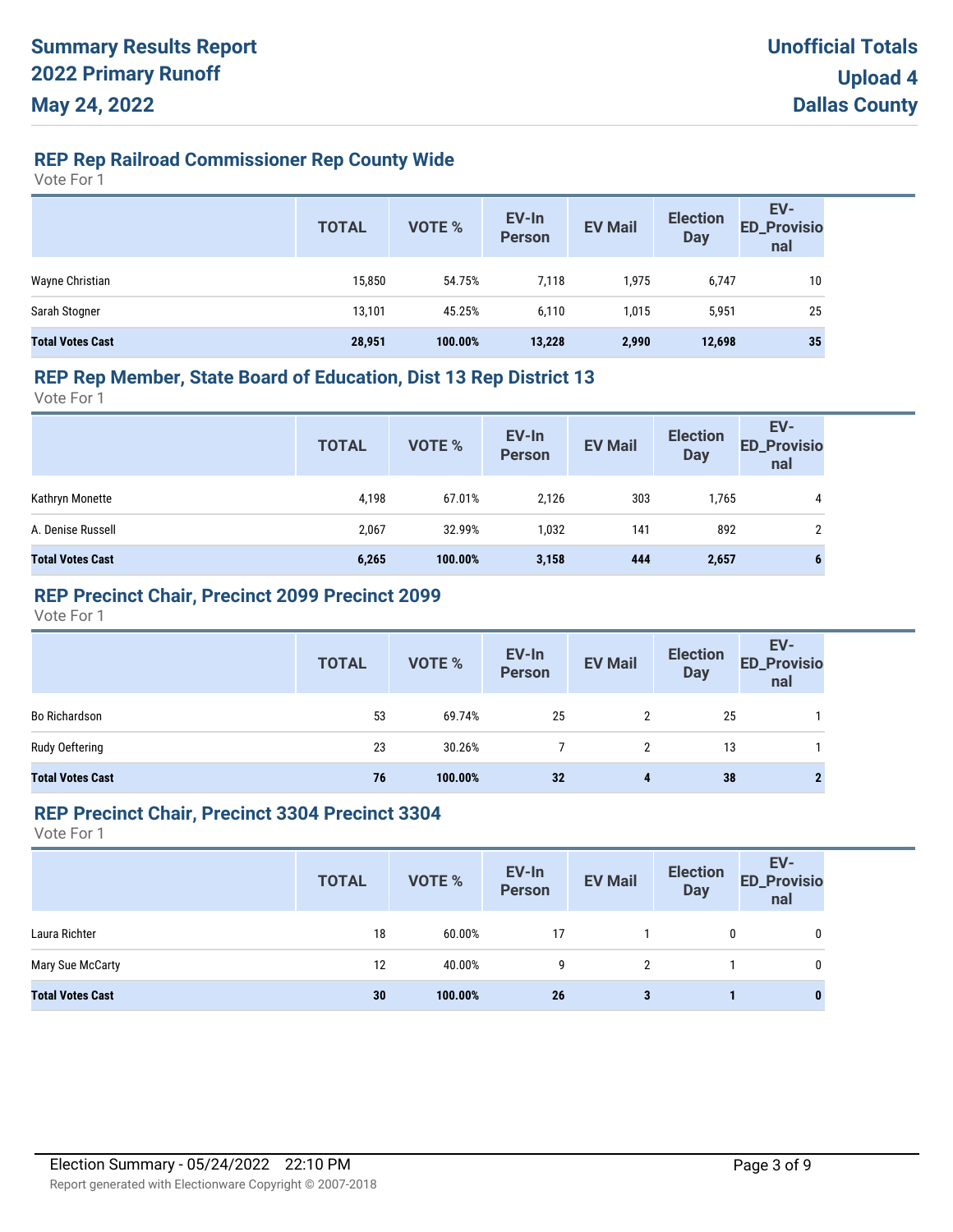# **DEM Dem U.S. Congressional Dist 24 Dem Dist 24**

Vote For 1

|                         | <b>TOTAL</b> | <b>VOTE %</b> | EV-In<br><b>Person</b> | <b>EV Mail</b> | <b>Election</b><br><b>Day</b> | EV-<br>ED_Provisio<br>nal |
|-------------------------|--------------|---------------|------------------------|----------------|-------------------------------|---------------------------|
| Derrik T Gay            | 3,812        | 56.01%        | 1,708                  | 596            | 1,500                         | 8                         |
| Jan McDowell            | 2,994        | 43.99%        | 1,235                  | 459            | 1,295                         | 5                         |
| <b>Total Votes Cast</b> | 6,806        | 100.00%       | 2,943                  | 1,055          | 2,795                         | 13                        |

#### **DEM Dem U.S. Congressional Dist 30 Dem Dist 30**

Vote For 1

| <b>TOTAL</b> | VOTE %  | EV-In<br>Person | <b>EV Mail</b> | <b>Election</b><br><b>Day</b> | EV-<br><b>ED_Provisio</b><br>nal |
|--------------|---------|-----------------|----------------|-------------------------------|----------------------------------|
| 11,238       | 60.81%  | 7,025           | 1,781          | 2,416                         | 16                               |
| 7,244        | 39.19%  | 4,841           | 939            | 1,453                         | 11                               |
| 18,482       | 100.00% | 11,866          | 2,720          | 3,869                         | 27                               |
|              |         |                 |                |                               |                                  |

# **DEM Dem Lieutenant Governor Dem County Wide**

Vote For 1

|                         | <b>TOTAL</b> | VOTE %  | EV-In<br><b>Person</b> | <b>EV Mail</b> | <b>Election</b><br><b>Day</b> | EV-<br><b>ED_Provisio</b><br>nal |
|-------------------------|--------------|---------|------------------------|----------------|-------------------------------|----------------------------------|
| Michelle Beckley        | 18,802       | 41.97%  | 10.278                 | 2,973          | 5,524                         | 27                               |
| Mike Collier            | 25,995       | 58.03%  | 14,416                 | 4,079          | 7,456                         | 44                               |
| <b>Total Votes Cast</b> | 44,797       | 100.00% | 24,694                 | 7,052          | 12,980                        | 71                               |

#### **DEM Dem Attorney General Dem County Wide**

|                         | <b>TOTAL</b> | VOTE %  | EV-In<br>Person | <b>EV Mail</b> | <b>Election</b><br><b>Day</b> | EV-<br><b>ED_Provisio</b><br>nal |
|-------------------------|--------------|---------|-----------------|----------------|-------------------------------|----------------------------------|
| Joe Jaworski            | 19,157       | 42.73%  | 9,970           | 3,776          | 5,379                         | 32                               |
| Rochelle Mercedes Garza | 25.677       | 57.27%  | 14.735          | 3,312          | 7,590                         | 40                               |
| <b>Total Votes Cast</b> | 44,834       | 100.00% | 24,705          | 7,088          | 12,969                        | 72                               |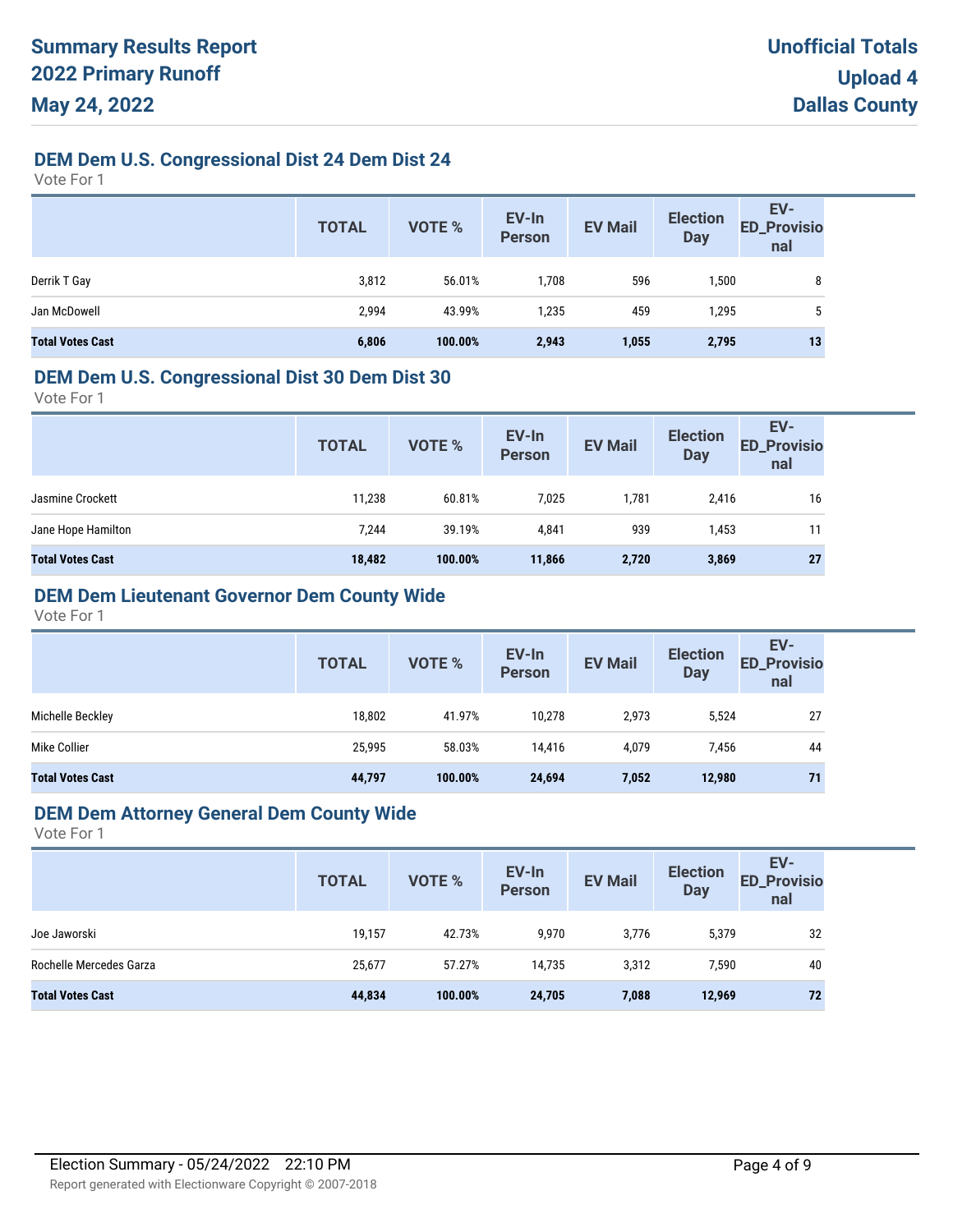# **DEM Dem Comptroller of Public Accounts Dem County Wide**

Vote For 1

|                         | <b>TOTAL</b> | VOTE %  | EV-In<br><b>Person</b> | <b>EV Mail</b> | <b>Election</b><br><b>Day</b> | EV-<br><b>ED_Provisio</b><br>nal |
|-------------------------|--------------|---------|------------------------|----------------|-------------------------------|----------------------------------|
| Angel Luis Vega         | 15,333       | 35.28%  | 8,668                  | 2,211          | 4,432                         | 22                               |
| Janet T. Dudding        | 28,125       | 64.72%  | 15,461                 | 4,626          | 7,992                         | 46                               |
| <b>Total Votes Cast</b> | 43,458       | 100.00% | 24,129                 | 6,837          | 12,424                        | 68                               |

# **DEM Dem Commissioner of the General Land Office Dem County Wide**

Vote For 1

|                         | <b>TOTAL</b> | VOTE %  | EV-In<br><b>Person</b> | <b>EV Mail</b> | <b>Election</b><br><b>Day</b> | EV-<br><b>ED_Provisio</b><br>nal |
|-------------------------|--------------|---------|------------------------|----------------|-------------------------------|----------------------------------|
| Sandragrace Martinez    | 15,841       | 35.84%  | 8,300                  | 2,524          | 5,000                         | 17                               |
| Jay Kleberg             | 28,361       | 64.16%  | 16,148                 | 4,437          | 7,722                         | 54                               |
| <b>Total Votes Cast</b> | 44,202       | 100.00% | 24,448                 | 6,961          | 12,722                        | 71                               |

# **DEM Dem State Rep, Dist 100 Dem District 100**

Vote For 1

|                         | <b>TOTAL</b> | <b>VOTE %</b> | EV-In<br><b>Person</b> | <b>EV Mail</b> | <b>Election</b><br><b>Day</b> | EV-<br><b>ED_Provisio</b><br>nal |
|-------------------------|--------------|---------------|------------------------|----------------|-------------------------------|----------------------------------|
| Sandra Crenshaw         | 1,097        | 31.08%        | 516                    | 163            | 417                           |                                  |
| Venton C Jones          | 2,433        | 68.92%        | 1,367                  | 249            | 810                           |                                  |
| <b>Total Votes Cast</b> | 3,530        | 100.00%       | 1,883                  | 412            | 1,227                         | 8                                |

#### **DEM Dem State Rep, Dist 114 Dem District 114**

|                         | <b>TOTAL</b> | VOTE %  | EV-In<br>Person | <b>EV Mail</b> | <b>Election</b><br><b>Day</b> | EV-<br><b>ED_Provisio</b><br>nal |
|-------------------------|--------------|---------|-----------------|----------------|-------------------------------|----------------------------------|
| Alexandra Guio          | 2,566        | 42.20%  | 1,048           | 175            | 1,341                         | C.                               |
| John Bryant             | 3,514        | 57.80%  | 1,657           | 376            | 1,470                         |                                  |
| <b>Total Votes Cast</b> | 6,080        | 100.00% | 2,705           | 551            | 2,811                         | 13                               |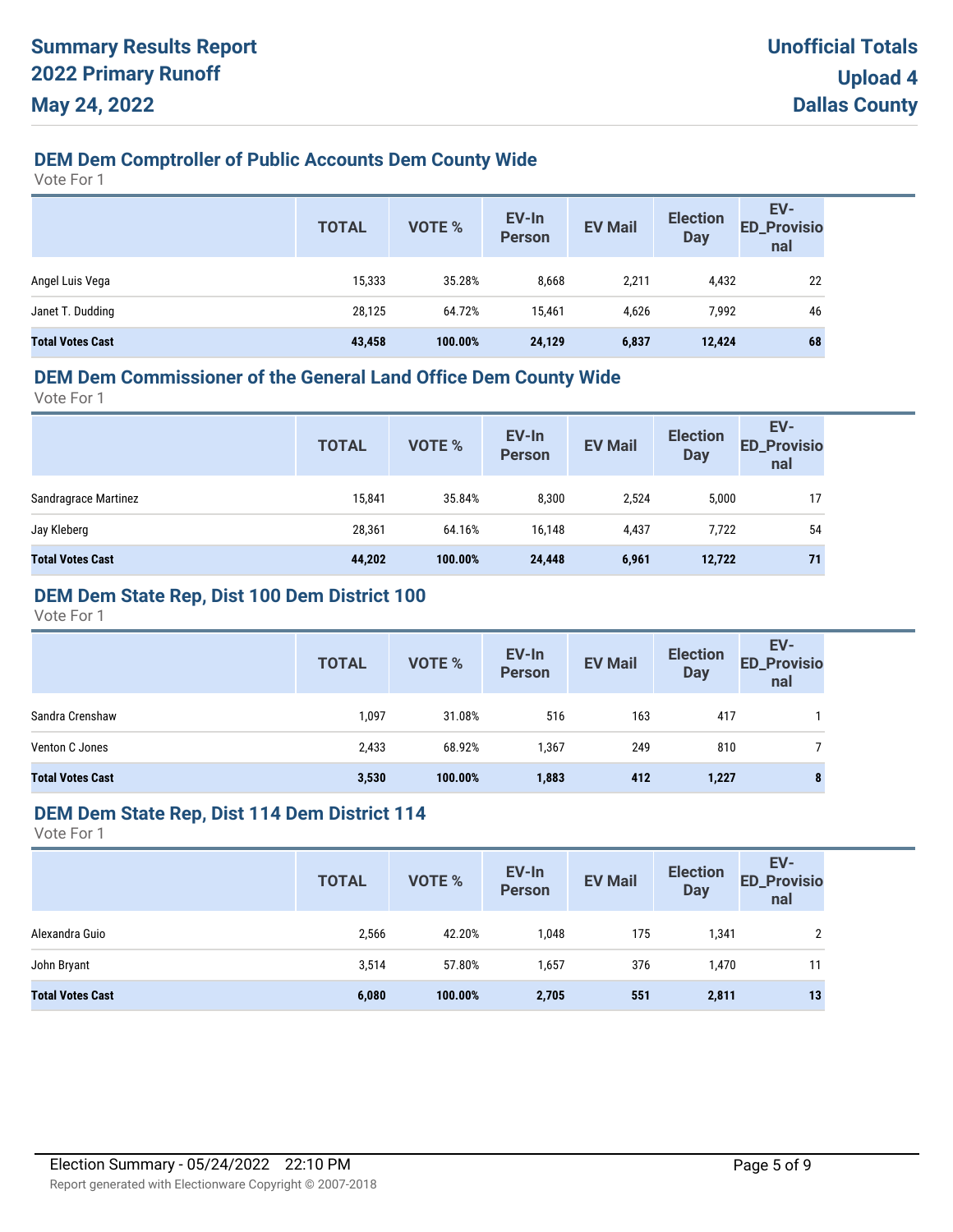# **DEM Dem Judge County Criminal Court No. 10 Dem County Wide**

Vote For 1

|                         | <b>TOTAL</b> | VOTE %  | EV-In<br>Person | <b>EV Mail</b> | <b>Election</b><br><b>Day</b> | EV-<br>ED_Provisio<br>nal |
|-------------------------|--------------|---------|-----------------|----------------|-------------------------------|---------------------------|
| Etta J. Mullin          | 17,074       | 39.73%  | 10,054          | 2,878          | 4,123                         | 19                        |
| Monique J. Bracey Huff  | 25,901       | 60.27%  | 13,934          | 3.948          | 7,970                         | 49                        |
| <b>Total Votes Cast</b> | 42,975       | 100.00% | 23,988          | 6,826          | 12,093                        | 68                        |

### **DEM Dem County Clerk Dem County Wide**

Vote For 1

|                         | <b>TOTAL</b> | <b>VOTE %</b> | EV-In<br><b>Person</b> | <b>EV Mail</b> | <b>Election</b><br><b>Day</b> | EV-<br><b>ED_Provisio</b><br>nal |
|-------------------------|--------------|---------------|------------------------|----------------|-------------------------------|----------------------------------|
| Ann Cruz                | 17,393       | 39.93%        | 9,124                  | 2,404          | 5,846                         | 19                               |
| John F. Warren          | 26,168       | 60.07%        | 15.181                 | 4,347          | 6,588                         | 52                               |
| <b>Total Votes Cast</b> | 43,561       | 100.00%       | 24,305                 | 6,751          | 12,434                        | 71                               |

### **DEM Dem County Commissioner, Precinct No. 2 Dem Comm Dist 2**

Vote For 1

|                         | <b>TOTAL</b> | <b>VOTE %</b> | EV-In<br>Person | <b>EV Mail</b> | <b>Election</b><br><b>Day</b> | EV-<br><b>ED_Provisio</b><br>nal |
|-------------------------|--------------|---------------|-----------------|----------------|-------------------------------|----------------------------------|
| Andrew Sommerman        | 8,881        | 64.79%        | 4,185           | 1,318          | 3,353                         | 25                               |
| Michelle Ocker          | 4,827        | 35.21%        | 1,783           | 651            | 2,384                         | q                                |
| <b>Total Votes Cast</b> | 13,708       | 100.00%       | 5,968           | 1,969          | 5,737                         | 34                               |

#### **DEM Dem Justice of the Peace, Precinct No. 2, Place 1 Dem District 2**

|                         | <b>TOTAL</b> | <b>VOTE %</b> | EV-In<br><b>Person</b> | <b>EV Mail</b> | <b>Election</b><br><b>Day</b> | EV-<br><b>ED_Provisio</b><br>nal |
|-------------------------|--------------|---------------|------------------------|----------------|-------------------------------|----------------------------------|
| Atalia Garcia Williams  | 1,987        | 46.27%        | 1,442                  | 399            | 142                           | 4                                |
| Margaret O'Brien        | 2,307        | 53.73%        | 1,568                  | 664            | 73                            |                                  |
| <b>Total Votes Cast</b> | 4,294        | 100.00%       | 3,010                  | 1,063          | 215                           |                                  |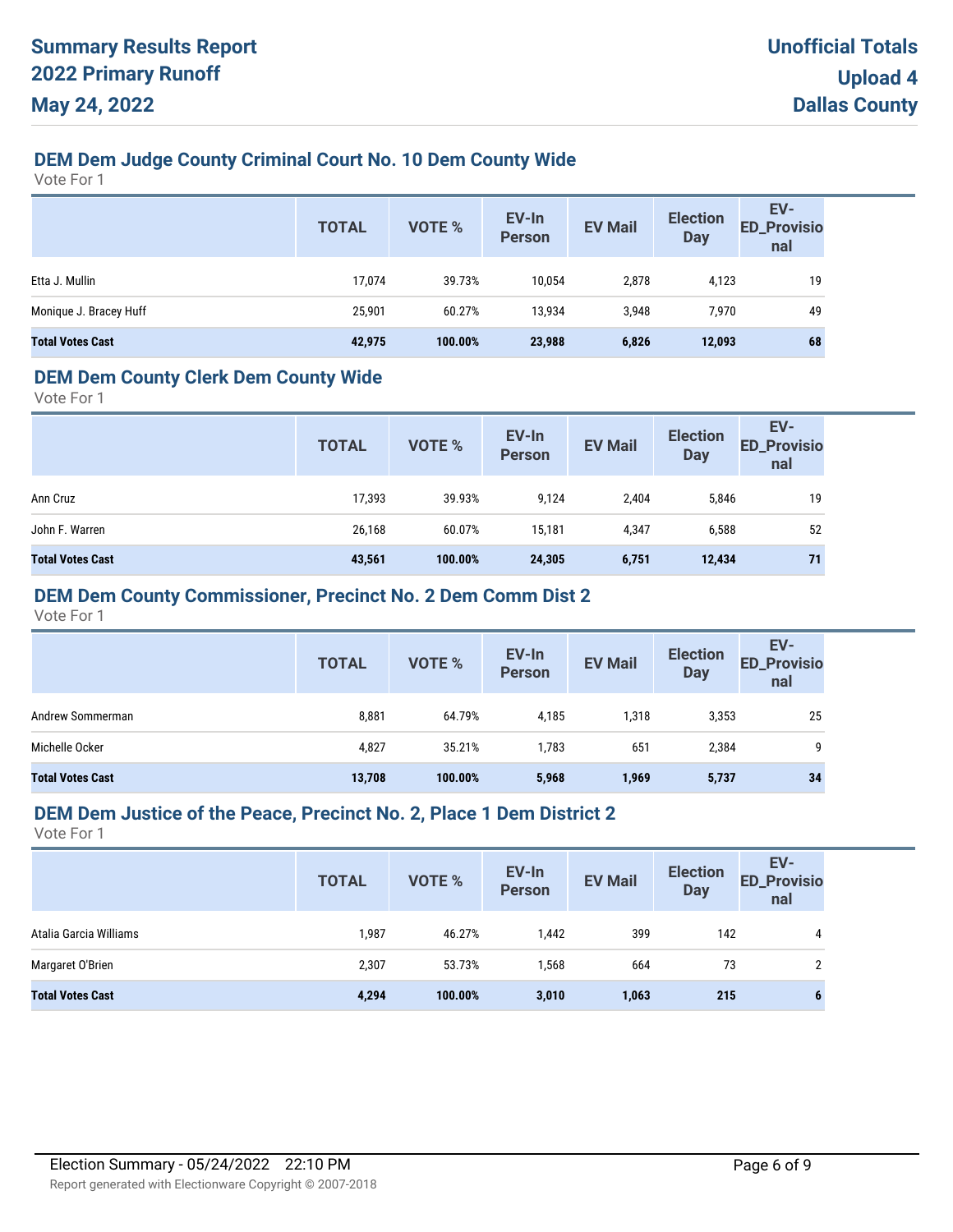# **DEM Dem Justice of the Peace, Precinct No. 5, Place 2 Dem District 5**

Vote For 1

|                         | <b>TOTAL</b> | <b>VOTE %</b> | EV-In<br>Person | <b>EV Mail</b> | <b>Election</b><br><b>Day</b> | EV-<br>ED_Provisio<br>nal |
|-------------------------|--------------|---------------|-----------------|----------------|-------------------------------|---------------------------|
| Juan Jasso              | 6,050        | 63.75%        | 2,692           | 713            | 2,626                         | 19                        |
| Desmond "Dez" Cooks     | 3,440        | 36.25%        | 1,635           | 393            | 1,405                         |                           |
| <b>Total Votes Cast</b> | 9,490        | 100.00%       | 4,327           | 1,106          | 4,031                         | 26                        |

#### **DEM Precinct Chair, Precinct 1052 Precinct 1052**

Vote For 1

|                         | <b>TOTAL</b> | VOTE %  | EV-In<br>Person | <b>EV Mail</b> | <b>Election</b><br><b>Day</b> | EV-<br><b>ED_Provisio</b><br>nal |
|-------------------------|--------------|---------|-----------------|----------------|-------------------------------|----------------------------------|
| Joanna "Joey" Cade      | 176          | 57.89%  | 110             | 3              | 63                            | 0                                |
| Jan Bridges             | 128          | 42.11%  | 60              | 14             | 54                            | 0                                |
| <b>Total Votes Cast</b> | 304          | 100.00% | 170             | 17             | 117                           | $\mathbf{0}$                     |

### **DEM Precinct Chair, Precinct 1059 Precinct 1059**

Vote For 1

|                         | <b>TOTAL</b> | VOTE %  | EV-In<br>Person | <b>EV Mail</b> | <b>Election</b><br><b>Day</b> | EV-<br>ED_Provisio<br>nal |
|-------------------------|--------------|---------|-----------------|----------------|-------------------------------|---------------------------|
| Erica Cole              | 44           | 21.67%  | 19              | 6              | 19                            | 0                         |
| Angela Kutac            | 159          | 78.33%  | 91              | 13             | 55                            | 0                         |
| <b>Total Votes Cast</b> | 203          | 100.00% | 110             | 19             | 74                            | $\bf{0}$                  |

#### **DEM Precinct Chair, Precinct 1084 Precinct 1084**

|                         | <b>TOTAL</b> | <b>VOTE %</b> | EV-In<br>Person | <b>EV Mail</b> | <b>Election</b><br>Day | EV-<br><b>ED_Provisio</b><br>nal |
|-------------------------|--------------|---------------|-----------------|----------------|------------------------|----------------------------------|
| <b>Tracy Dotie Hill</b> | 160          | 59.93%        | 132             | 18             | 10                     | 0                                |
| Adam Bazaldua           | 107          | 40.07%        | 90              | 11             | 6                      | 0                                |
| <b>Total Votes Cast</b> | 267          | 100.00%       | 222             | 29             | 16                     | 0                                |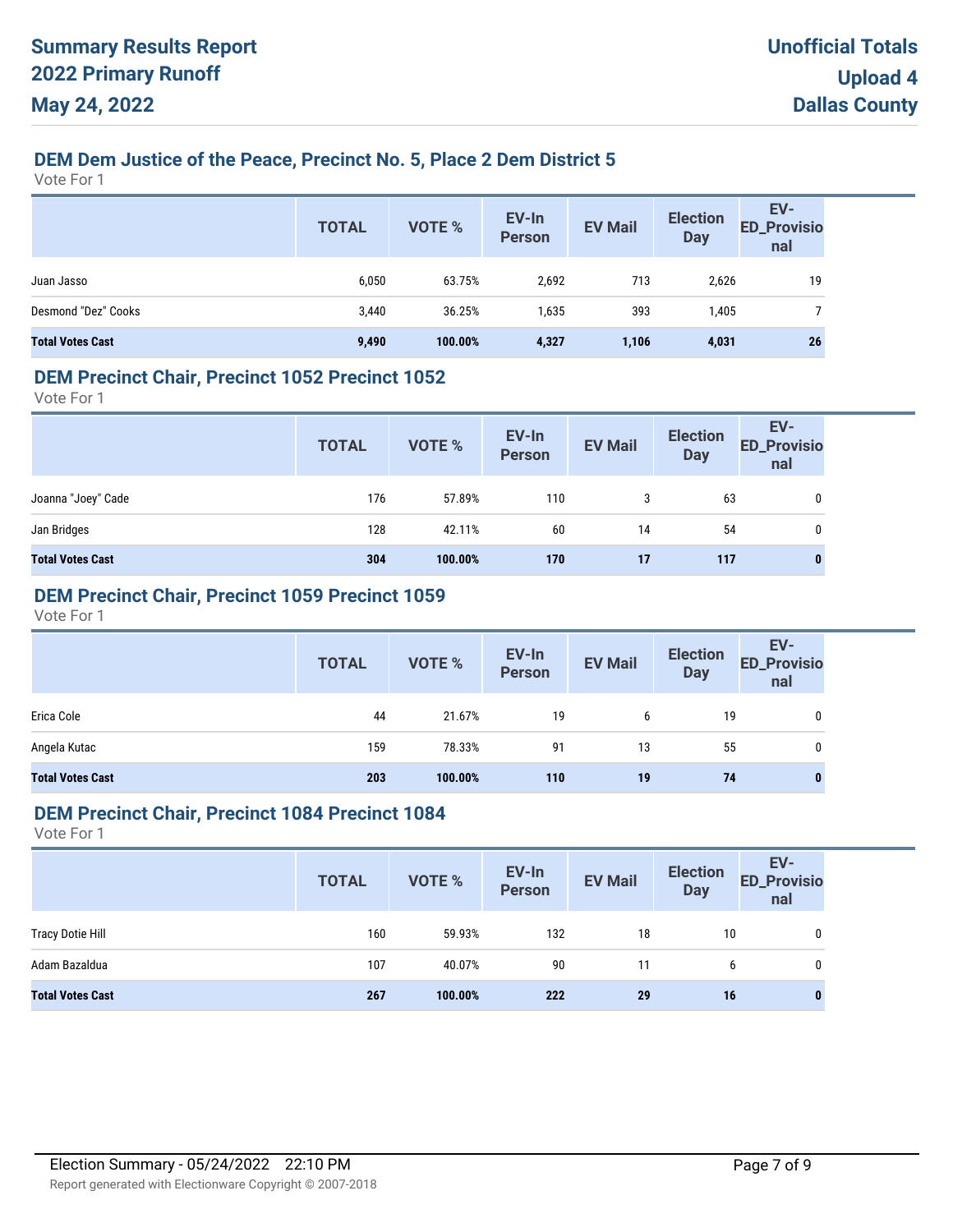### **DEM Precinct Chair, Precinct 2046 Precinct 2046**

Vote For 1

|                         | <b>TOTAL</b> | VOTE %  | EV-In<br>Person | <b>EV Mail</b> | <b>Election</b><br>Day | EV-<br>ED_Provisio<br>nal |
|-------------------------|--------------|---------|-----------------|----------------|------------------------|---------------------------|
| <b>Colleen Martin</b>   | 48           | 69.57%  | 22              | 12             | 14                     | 0                         |
| Deron Valjean Patterson | 21           | 30.43%  | 12              | 4              | ა                      | 0                         |
| <b>Total Votes Cast</b> | 69           | 100.00% | 34              | 16             | 19                     | $\bf{0}$                  |

#### **DEM Precinct Chair, Precinct 3045 Precinct 3045**

Vote For 1

|                         | <b>TOTAL</b> | VOTE %  | EV-In<br>Person | <b>EV Mail</b> | <b>Election</b><br><b>Day</b> | EV-<br><b>ED_Provisio</b><br>nal |
|-------------------------|--------------|---------|-----------------|----------------|-------------------------------|----------------------------------|
| Shalondria Galimore     | 14           | 60.87%  |                 | 3              | 4                             | 0                                |
| Temeckia Redd Derrough  | 9            | 39.13%  |                 | 0              |                               | 0                                |
| <b>Total Votes Cast</b> | 23           | 100.00% | 14              | 3              | 6                             | 0                                |

# **DEM Precinct Chair, Precinct 3070 Precinct 3070**

Vote For 1

|                         | <b>TOTAL</b> | VOTE %  | EV-In<br>Person | <b>EV Mail</b> | <b>Election</b><br><b>Day</b> | EV-<br>ED_Provisio<br>nal |
|-------------------------|--------------|---------|-----------------|----------------|-------------------------------|---------------------------|
| Subrina Lynn Brenham    | 94           | 81.03%  | 80              | 13             |                               |                           |
| Roxie Olds Pride        | 22           | 18.97%  | 10              | 11             |                               |                           |
| <b>Total Votes Cast</b> | 116          | 100.00% | 90              | 24             | 2                             |                           |

### **DEM Precinct Chair, Precinct 4063 Precinct 4063**

|                         | <b>TOTAL</b> | <b>VOTE %</b> | EV-In<br>Person | <b>EV Mail</b> | <b>Election</b><br><b>Day</b> | EV-<br><b>ED_Provisio</b><br>nal |
|-------------------------|--------------|---------------|-----------------|----------------|-------------------------------|----------------------------------|
| Yolanda R. Alameda      | 89           | 83.18%        | 31              | 10             | 47                            |                                  |
| Philip Hiatt Haigh      | 18           | 16.82%        | 8               |                | q                             | 0                                |
| <b>Total Votes Cast</b> | 107          | 100.00%       | 39              | 11             | 56                            |                                  |